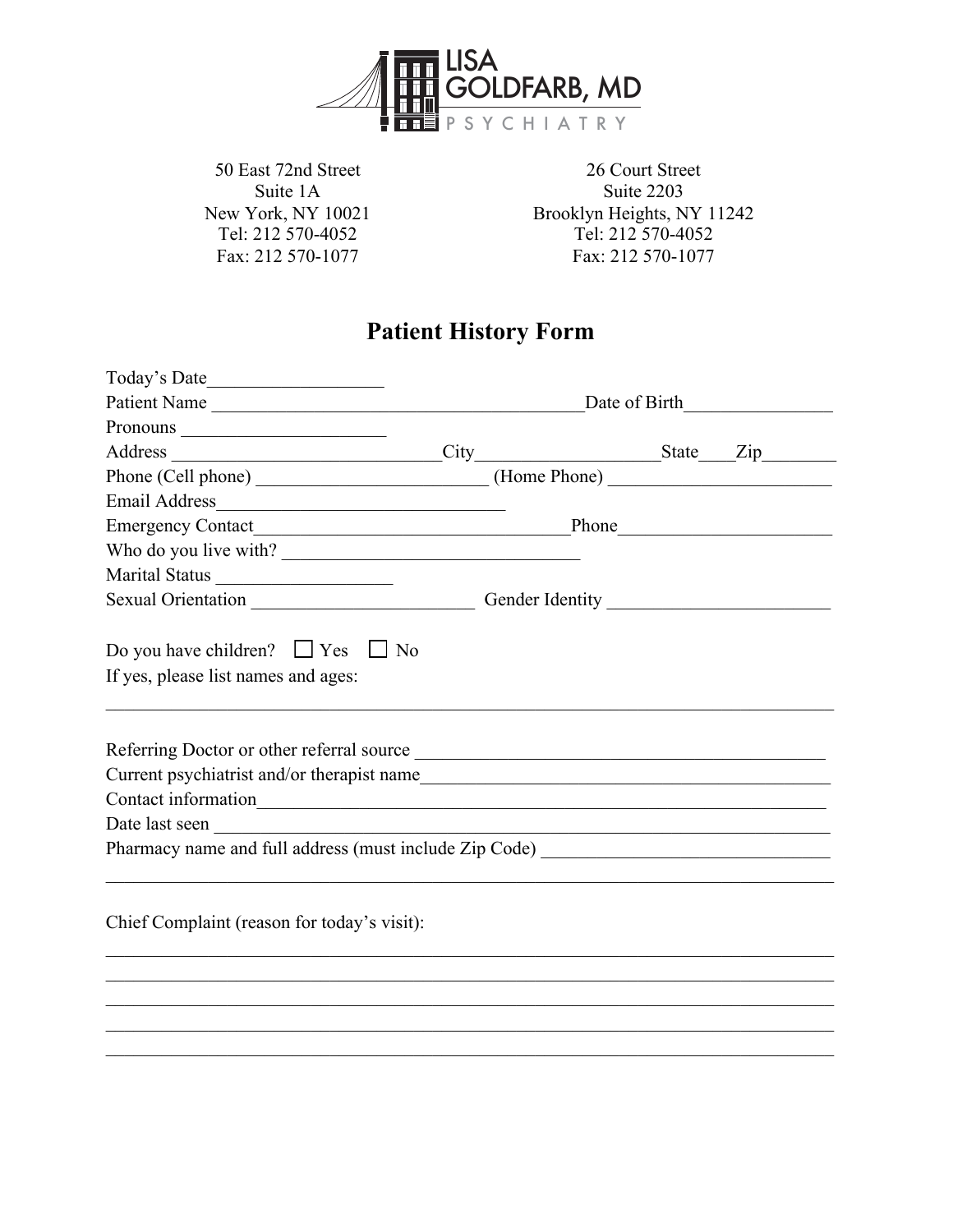## **Clinical**

State in your own words the nature of the issues you'd like to work on in treatment:

 $\_$  , and the set of the set of the set of the set of the set of the set of the set of the set of the set of the set of the set of the set of the set of the set of the set of the set of the set of the set of the set of th How old were you when your symptoms first began? \_\_\_\_\_\_\_\_\_\_\_\_\_\_\_\_\_\_\_\_\_\_\_\_\_\_\_\_\_\_\_ Give a brief history of the development of your clinical issue, from onset to present. (Please attach a separate note addressing this if it is more convenient)  $\_$  , and the set of the set of the set of the set of the set of the set of the set of the set of the set of the set of the set of the set of the set of the set of the set of the set of the set of the set of the set of th

Whom have you previously received consultation and treatment from for mental health or addiction? (Please attach a separate note addressing this if it is more convenient)

| Name | Form of treatment      | Treatment dates and | Medications        |
|------|------------------------|---------------------|--------------------|
|      | (therapy, medications) | length of treatment | prescribed, if any |
|      |                        |                     |                    |
|      |                        |                     |                    |
|      |                        |                     |                    |
|      |                        |                     |                    |
|      |                        |                     |                    |
|      |                        |                     |                    |
|      |                        |                     |                    |
|      |                        |                     |                    |

 $\_$  , and the set of the set of the set of the set of the set of the set of the set of the set of the set of the set of the set of the set of the set of the set of the set of the set of the set of the set of the set of th

Have you received any mental health diagnoses in the past? If yes, please list below: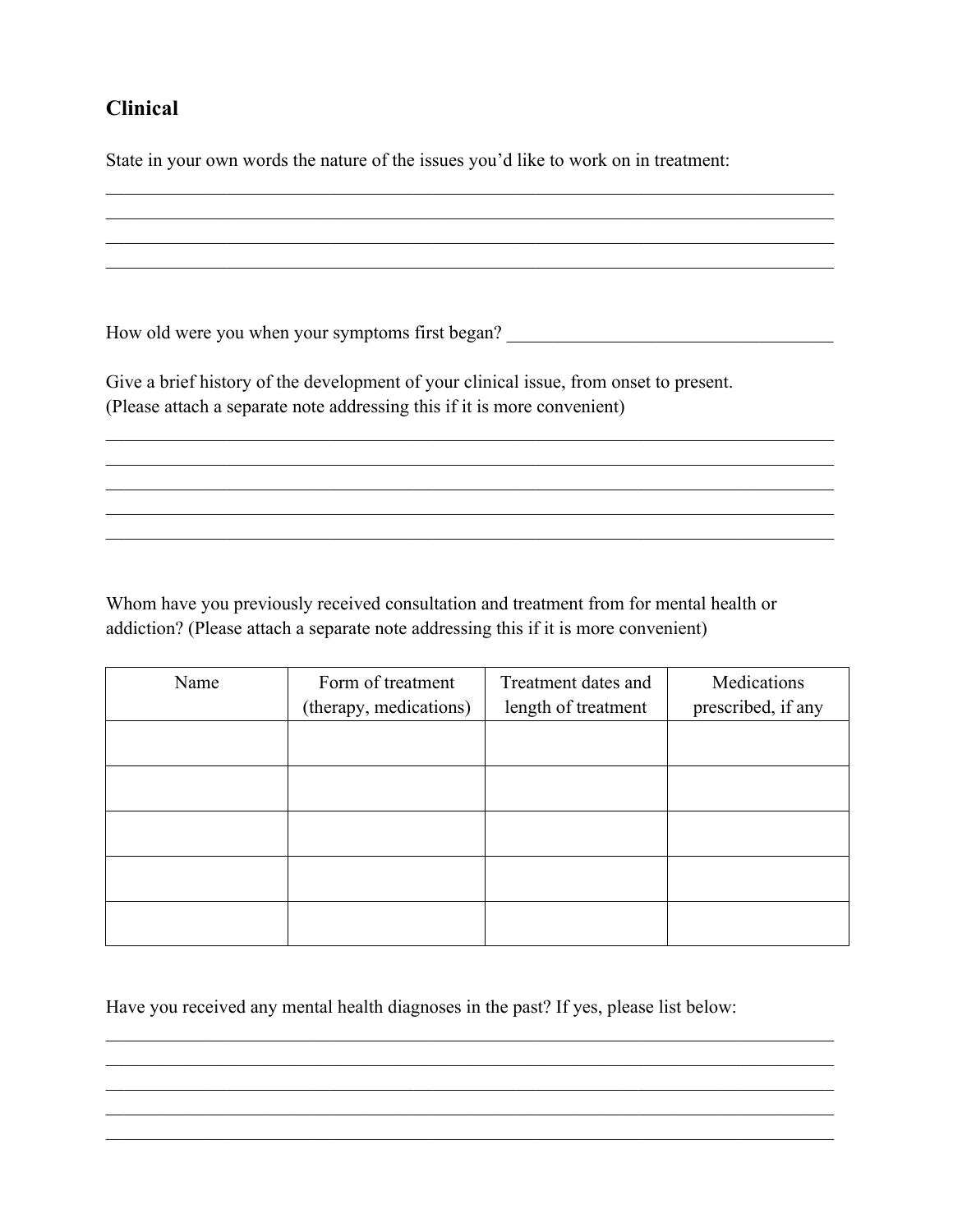Do you have a history of psychiatric hospitalizations?  $\Box$  Yes  $\Box$  No If yes, please provide details below. (Please attach a separate note addressing this if it is more convenient):

| Date                                                                                             |  | Reason for hospitalization                                                |                           |                      |
|--------------------------------------------------------------------------------------------------|--|---------------------------------------------------------------------------|---------------------------|----------------------|
|                                                                                                  |  |                                                                           |                           |                      |
|                                                                                                  |  |                                                                           |                           |                      |
|                                                                                                  |  |                                                                           |                           |                      |
|                                                                                                  |  |                                                                           |                           |                      |
|                                                                                                  |  | Have you ever made a suicide attempt?<br>$\Box$ Yes                       | No                        |                      |
|                                                                                                  |  | Have you ever done self-harm behaviors?<br>$\Box$ Yes                     | $\Box$ No                 |                      |
|                                                                                                  |  | If yes, please specify (i.e. Cutting, skin picking, hair pulling, other): |                           |                      |
|                                                                                                  |  |                                                                           |                           |                      |
| $\Box$ No<br>Have you ever had symptoms of an eating disorder?<br>$\Box$ Yes                     |  |                                                                           |                           |                      |
| If yes, please specify (Restrictive eating, binge eating, purging (self-induced vomiting):       |  |                                                                           |                           |                      |
|                                                                                                  |  |                                                                           |                           |                      |
| Do you own a fire arm? $\Box$ Yes<br>$\Box$ No                                                   |  |                                                                           |                           |                      |
| If yes, how many and what type?                                                                  |  |                                                                           |                           |                      |
| In which situations do you use them? $\Box$ Hunting $\Box$ Self-defense $\Box$ Other             |  |                                                                           |                           |                      |
|                                                                                                  |  |                                                                           |                           |                      |
| Please list below psychiatric medications you have taken in the past, including over the counter |  |                                                                           |                           |                      |
| sleep aids. (Please attach a separate note addressing this if it is more convenient)             |  |                                                                           |                           |                      |
| Dates taken                                                                                      |  | <b>Medication name</b>                                                    | <b>Highest dose taken</b> | Positive or negative |

| Dates tanen | <b><i>INVARRION HAMIT</i></b> | mgutot ubot tanén | rositive of negative |
|-------------|-------------------------------|-------------------|----------------------|
|             |                               |                   | result               |
|             |                               |                   |                      |
|             |                               |                   |                      |
|             |                               |                   |                      |
|             |                               |                   |                      |
|             |                               |                   |                      |
|             |                               |                   |                      |
|             |                               |                   |                      |

Have you ever mis-used your medications, taken more or less than prescribed?  $\Box$  Yes  $\Box$  No If yes, please describe pattern of mis-use? \_\_\_\_\_\_\_\_\_\_\_\_\_\_\_\_\_\_\_\_\_\_\_\_\_\_\_\_\_\_\_\_\_\_\_\_\_\_\_\_\_\_\_\_\_

 $\_$  , and the set of the set of the set of the set of the set of the set of the set of the set of the set of the set of the set of the set of the set of the set of the set of the set of the set of the set of the set of th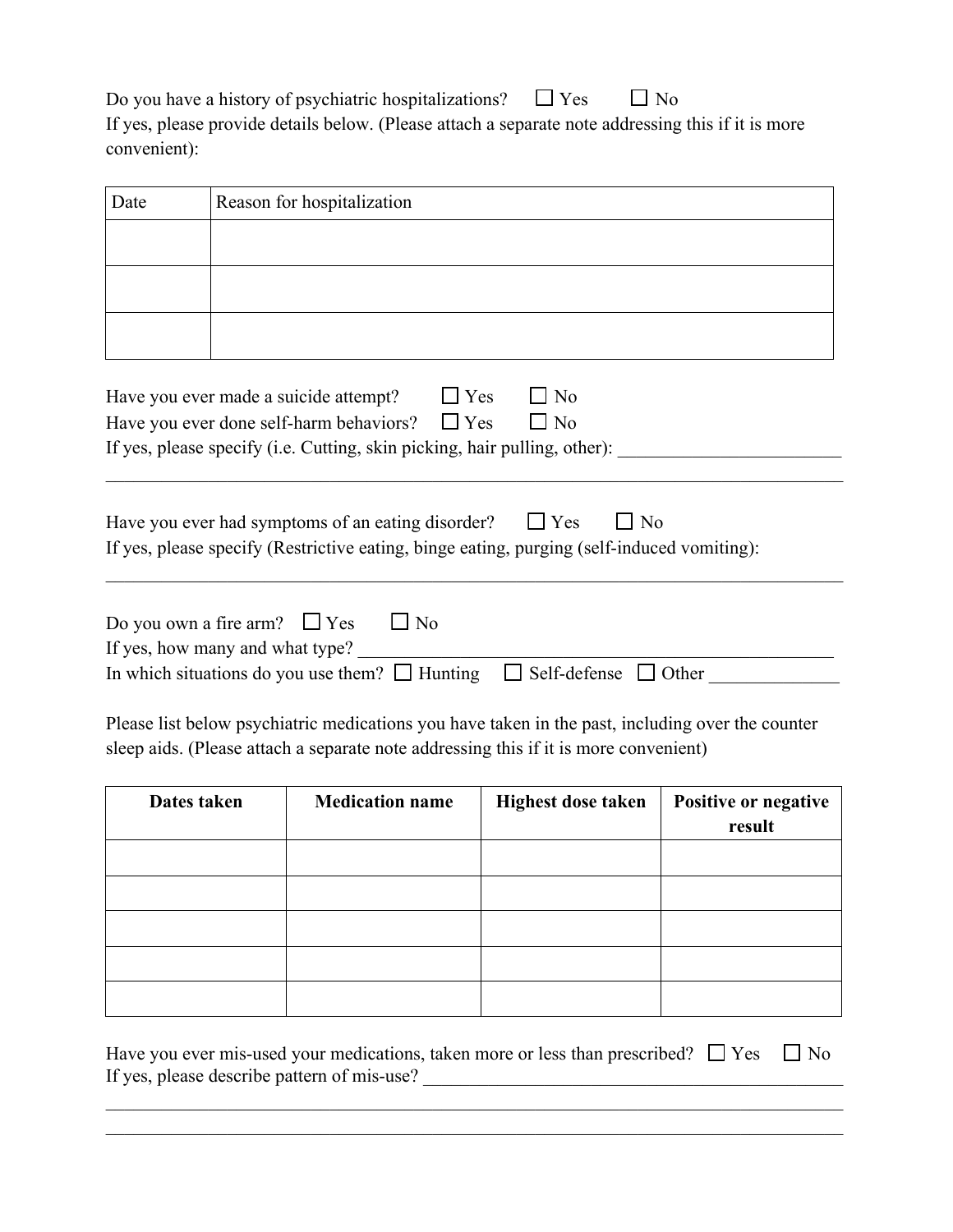# **Menstrual History** (if applicable)

| Do you currently have regular periods? $\Box$ Yes $\Box$ No                                                                     |                                                                                                                                                                                    |  |
|---------------------------------------------------------------------------------------------------------------------------------|------------------------------------------------------------------------------------------------------------------------------------------------------------------------------------|--|
|                                                                                                                                 |                                                                                                                                                                                    |  |
|                                                                                                                                 | Does your menstrual cycle affect your mood?<br>$\Box$ No                                                                                                                           |  |
| Do you take oral contraceptives? $\Box$ Yes<br>If you are no longer menstruating, when was your last period? __________________ |                                                                                                                                                                                    |  |
|                                                                                                                                 |                                                                                                                                                                                    |  |
| <b>Substance Use History</b>                                                                                                    |                                                                                                                                                                                    |  |
|                                                                                                                                 | $\Box$ No<br>Do you have a history of addiction to alcohol or other drugs? $\square$ Yes<br>If yes, please explain including any prior treatments for addiction you have received. |  |
|                                                                                                                                 | (Please attach a separate note addressing this if it is more convenient)                                                                                                           |  |
|                                                                                                                                 | ,我们也不能在这里的时候,我们也不能在这里的时候,我们也不能会在这里的时候,我们也不能会在这里的时候,我们也不能会在这里的时候,我们也不能会在这里的时候,我们也                                                                                                   |  |
| Do you drink alcohol? $\Box$ Yes                                                                                                | $\Box$ No                                                                                                                                                                          |  |
| How many days a week do you drink?                                                                                              | How many drinks do you drink per day? ______ How many drinks do you drink per week? __<br>What is the most drinks you have had in one day (in the last month)? ___________         |  |
| Do you smoke cigarettes or vape nicotine? $\Box$ Yes $\Box$ No                                                                  |                                                                                                                                                                                    |  |
| If so now many cigarettes do you smoke per day?                                                                                 |                                                                                                                                                                                    |  |
|                                                                                                                                 | If you vape nicotine how many cartridges do you use in a week?                                                                                                                     |  |
|                                                                                                                                 | Are you currently using any recreational drugs either currently or in the past? Check all applicable:                                                                              |  |
| Marijuana                                                                                                                       | Active use? $\Box$ Yes                                                                                                                                                             |  |
| Cocaine                                                                                                                         | Active use? $\Box$ Yes                                                                                                                                                             |  |
| Heroin                                                                                                                          | Active use? $\Box$ Yes                                                                                                                                                             |  |
| Opiate pain medication                                                                                                          | Active use? $\Box$ Yes                                                                                                                                                             |  |
| Amphetamines                                                                                                                    | Active use? $\Box$ Yes                                                                                                                                                             |  |
| Psilocybin or LSD                                                                                                               | Active use? $\Box$ Yes                                                                                                                                                             |  |
| MDMA/Ecstasy/Molly                                                                                                              | Active use? $\Box$ Yes                                                                                                                                                             |  |
| Other drugs (Please list)                                                                                                       |                                                                                                                                                                                    |  |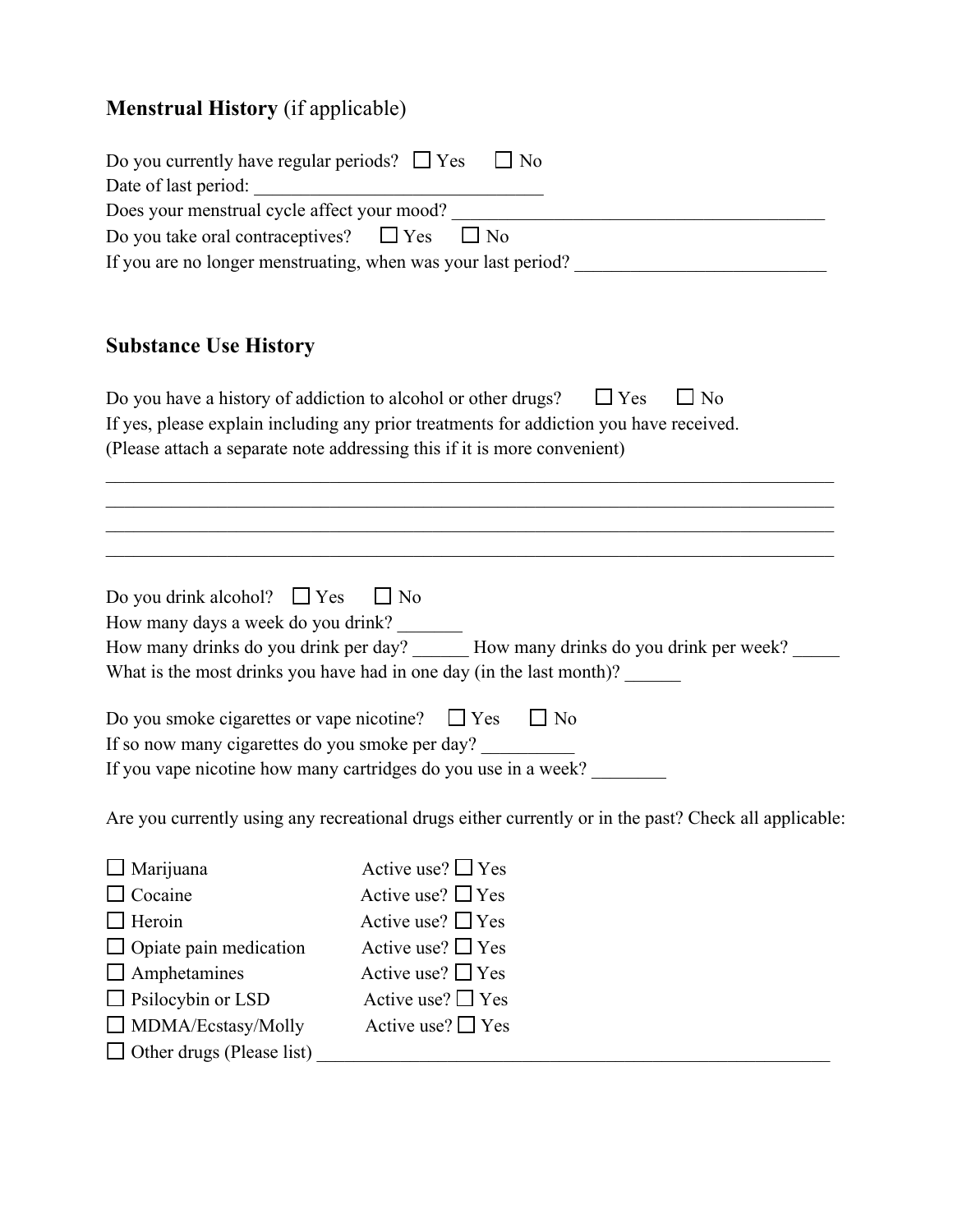## **Trauma History**

| Have you ever experienced or witnessed abuse or assault? $\Box$ Yes $\Box$ No                |  |
|----------------------------------------------------------------------------------------------|--|
| If yes, please specify (i.e. Physical, Sexual, Emotional):                                   |  |
| Have you experienced or witnessed any other significant life trauma? $\Box$ Yes<br>$\Box$ No |  |
| If yes, please specify:                                                                      |  |

## **Family History**

Do you have any family history of mental health issues or addiction? If so, please list family member and issue:

| Mother                       |
|------------------------------|
| Father                       |
| Siblings                     |
| <b>Maternal Grandparents</b> |
| <b>Paternal Grandparents</b> |

## **Medical History**

List all illnesses or health problems you have now or have had in the past. Include surgeries. (Please attach a separate note addressing this if it is more convenient)

| Do you have any drug allergies? $\Box$ Yes $\Box$ No   |
|--------------------------------------------------------|
| If yes, please specify                                 |
|                                                        |
| Name and Contact information of Primary Care Physician |
|                                                        |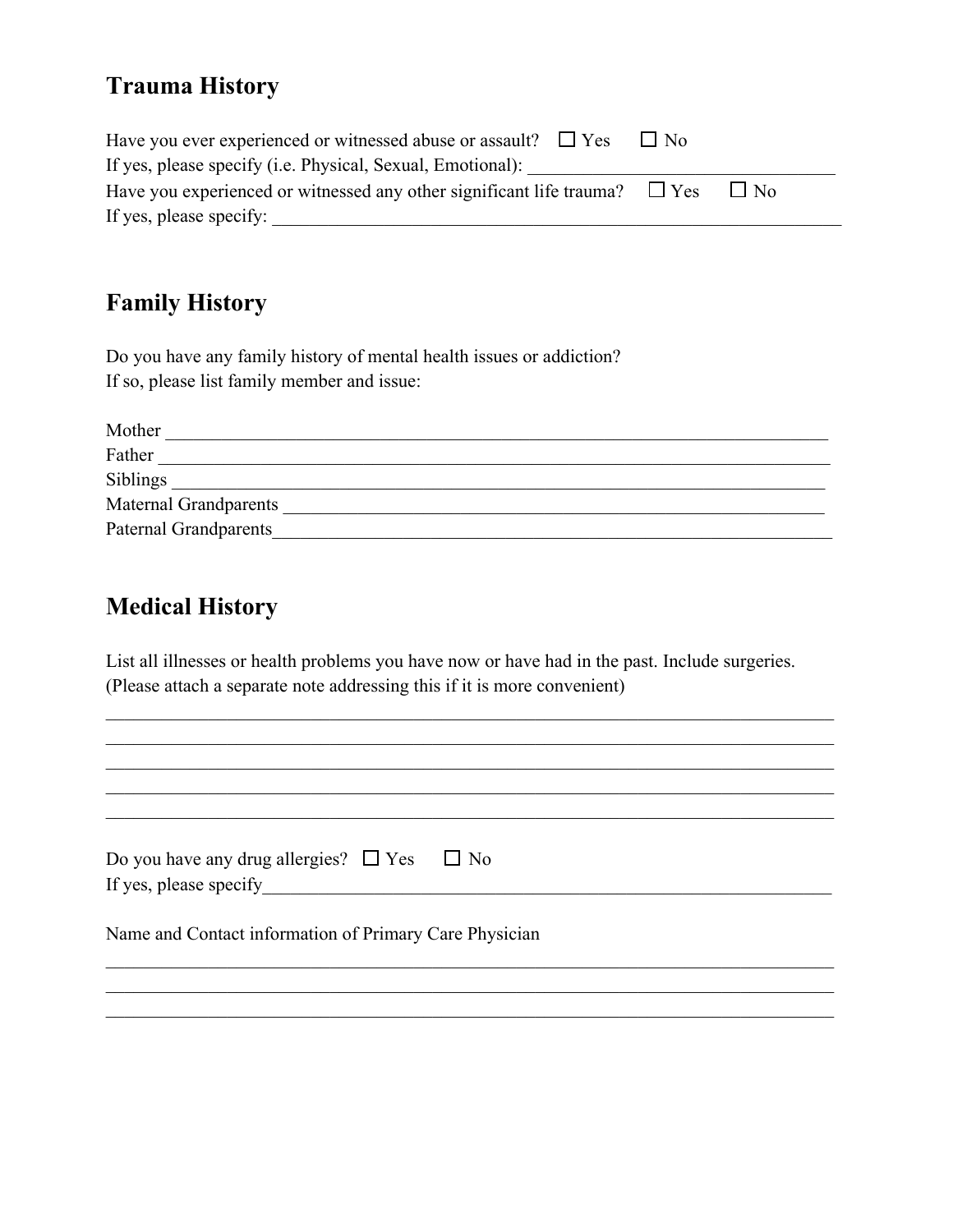# **Sleep History**

| Do you have any difficulty sleeping?                                                                            |
|-----------------------------------------------------------------------------------------------------------------|
| $\Box$ Never $\Box$ Often $\Box$ Sometimes $\Box$ Getting to sleep $\Box$ Staying awake                         |
| What time do you go to sleep? Wake up?                                                                          |
| $\square$ No<br>Does anyone complain that you snore? $\Box$ Yes                                                 |
| $\Box$ No<br>$\Box$ Yes<br>Do you stop breathing at night?                                                      |
| $\square$ No<br>Do you wake up tired in the morning? $\Box$ Yes                                                 |
| $\Box$ No<br>Do you fall asleep in the daytime?<br>$\Box$ Yes                                                   |
| Caffeine intake per day:                                                                                        |
| Do you exercise? $\Box$ Yes $\Box$ No                                                                           |
| If yes, specify type and frequency:                                                                             |
| Have you ever had a sleep study?<br>$\Box$ Yes<br>$\square$ No<br>If yes, please give me a copy of the results. |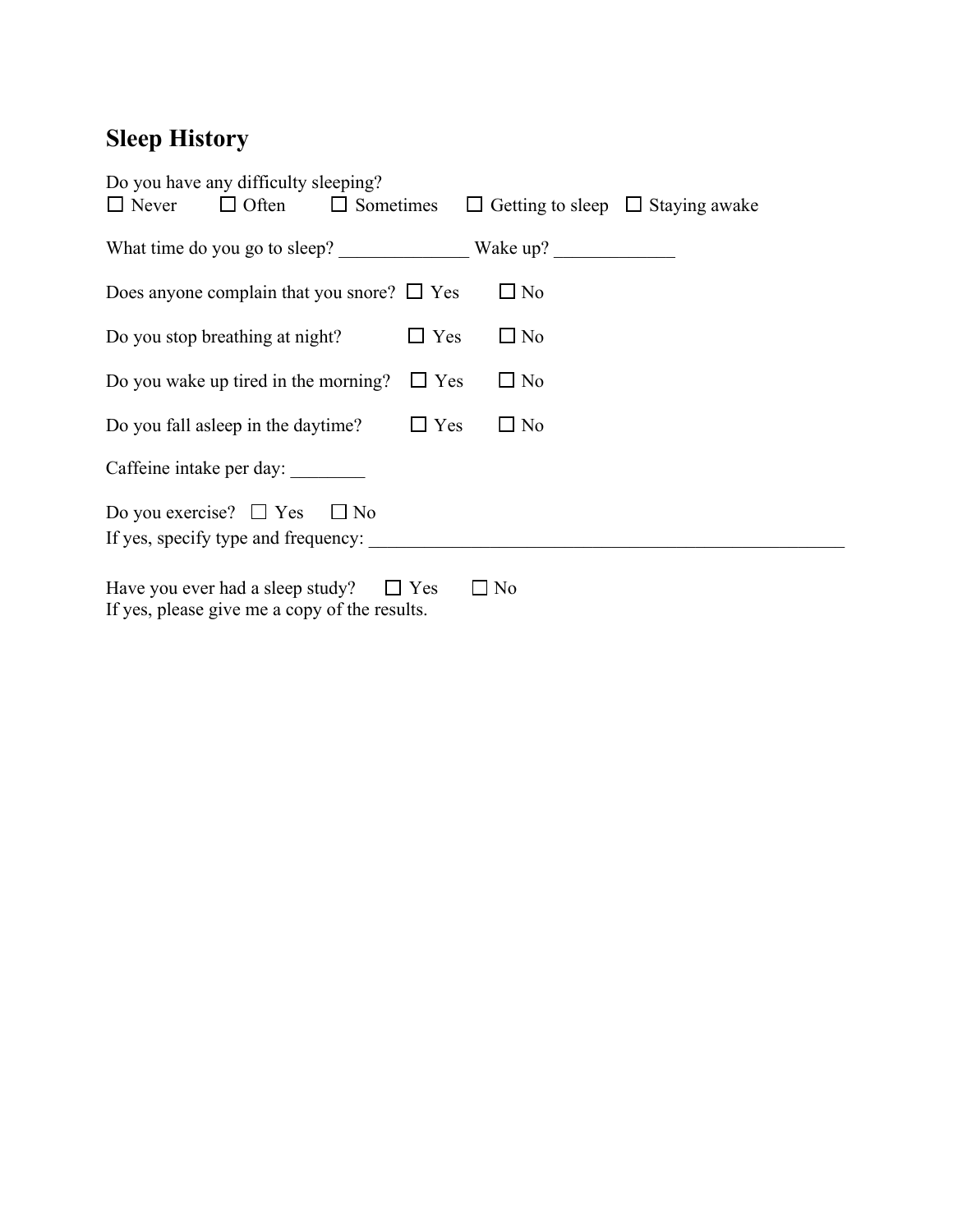## **Review of Systems**

**Are you currently having, or have you had problems with: (check all that apply)**

| <b>General well-being</b>    | <b>Respiratory</b>     | Genitourinary            |
|------------------------------|------------------------|--------------------------|
| Fever                        | Chronic cough          | Urinary tract infection  |
| Weight loss $(>10#)$         | Emphysema              | Painful urination        |
| Excess fatigue               | <b>Bronchitis</b>      | Blood in urine           |
| Recurrent Nausea / vomit     | Asthma                 | Difficulty urinating     |
| Night sweats                 | Chronic obstruction    | Incontinence             |
|                              | Pulmonary disease      | Kidney stones            |
|                              | Shortness of breath    | Prostate cancer          |
| <b>Eyes</b>                  | Oxygen use at home     | Endometriosis            |
| Wear glasses                 | Pneumonia              | Uterine, ovarian or      |
| Date of last exam            | Lung cancer            | cervical cancer          |
| Infections                   | Tuberculosis           |                          |
| Injuries                     | Blood in saliva        |                          |
| Glaucoma                     | Date of last chest     | <b>Neurological</b>      |
| Cataracts                    | $X$ -ray               | Disorientation           |
| <b>Blurred</b> vision        |                        | Fainting / blacking out  |
| Trouble focusing             |                        | Light headedness         |
| Recent change in vision      | Cardiovascular         | <b>Seizures</b>          |
|                              | Chest pain             | Stroke                   |
|                              | Date of last EKG       | Mini-stroke              |
| <b>Ears, Nose, Mouth and</b> | Heart attack           | Memory problems          |
| <b>Throat</b>                | High blood pressure    | Concentration problems   |
| Wear hearing aids            | Low blood pressure     | Speech problems          |
| Date of last exam            | Irregular heartbeat    | Facial weakness/spasms   |
| Hearing loss                 | Heart murmur           | Muscle weakness          |
| Ear infection                | Arm and leg swelling   | Coordination problems    |
| Pressure in ears             | High cholesterol       | Uncontrolled shaking     |
| Ringing in ears              |                        | Headache                 |
| Pain in ears                 |                        | Migraine                 |
| Balance disturbance          | Gastrointestinal       |                          |
| Itching in ears              | Blood in vomit         |                          |
| <b>Dizziness</b>             | Indigestion            | <b>Endocrine</b>         |
| Nasal congestion             | Nausea / vomiting      | Diabetes                 |
| Nasal drainage               | Jaundice               | Hormone problems         |
| Nosebleeds                   | Abdominal pain         | Low blood sugar          |
| Sinus problems               | Change in bowel habits | Thyroid disease          |
| Sinus infections             | Ulcers or Gastritis    | Increased appetite       |
| Sinus headaches              | Colon, liver, stomach  | Excessive thirst         |
| Throat infections            | cancer                 | Excessive urination      |
| Difficulty swallowing        | $\Box$ Hepatitis       | Temperature intolerance  |
| Lip or mouth sores           |                        | Pituitary gland problems |
| Sore throats                 |                        | Bleeding tendencies      |
|                              | Hematologic            |                          |
|                              | Anemia                 |                          |
|                              | Hemophilia             |                          |

 $\Box$  Easy bleeding / bruising

 $\Box$  Swollen glands

#### **Immunologic**

- $\Box$  Environmental allergies
- $\Box$  Hay fever
- $\Box$  Food allergies
- \_\_ Immune system problems
- Connective tissue disease
- $\Box$  Frequent colds / infections

#### **Skin**

 $\sqrt{\frac{1}{2}}$  Eczema or psoriasis  $\Box$  Dermatitis  $\Box$  Dry or scaling skin  $\Box$  Rashes Changes in skin color  $\Box$  Changes in moles  $\Box$  Skin cancer  $\Box$  Breast pain or swelling Date of last Mammogram

#### **Musculoskeletal**

Broken bones list: Arm or leg weakness \_\_ Joint pain or swelling  $\Box$  Back pain  $\Box$  Arthritis

### **Psychiatric**

ance lems  $\Box$  Anxiety  $\Box$  Depression Manic/Depression  $\Box$  Schizophrenia  $\Box$  Considering suicide / homicide Panic attacks \_\_ Sudden mood swings  $\Box$  Emotional difficulties  $\Box$  Insomnia Other psychiatric problems  $\Box$  Under psychiatric care  $\Box$  Desiring psychiatric care

*If you suspect you have Anxiety, Depression, ADHD, Mood Cycling Depression, Binge Eating, then please fill out the Diagnostic Survey forms located on my website.*